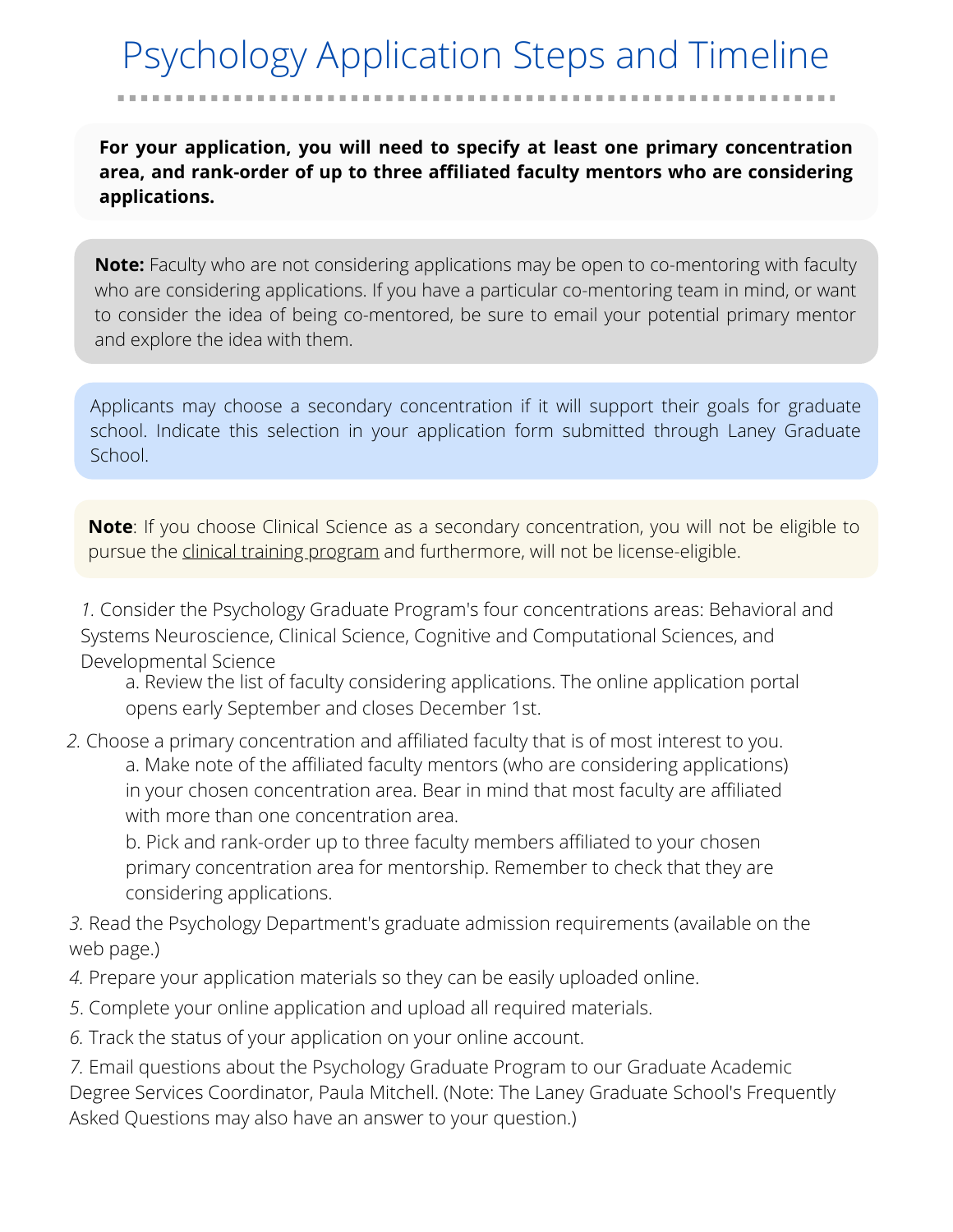# Application Timeline

September

**Open for applications**. Faculty may begin reviewing applications before the *December 1* deadline.

**Applications close** December 1. December



**Faculty complete reviews** of all applications.

**Admitting faculty will invite** a small number of highly qualified applicants to interview in February.

## **Interviews** are held with shortlisted

candidates

### **Shortlisted international applicants**

are usually interviewed by phone or video call.

#### February